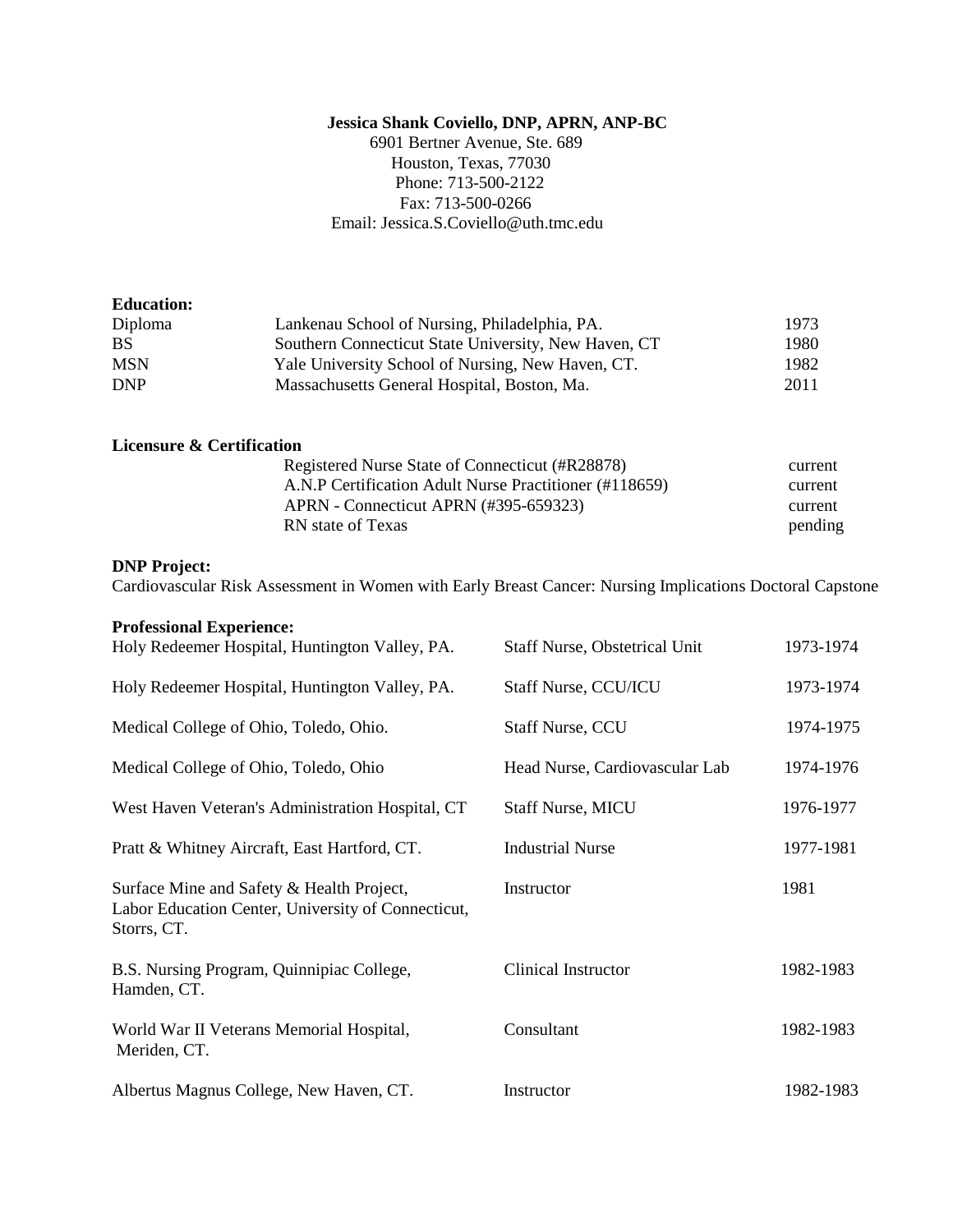| <b>Pharmcon Educational Associates</b>                                                                  | Instructor                                                 | 1986-1995    |
|---------------------------------------------------------------------------------------------------------|------------------------------------------------------------|--------------|
| Take Heart Cardiac Rehabilitation Program, Hospital<br>of St. Raphael, New Haven, CT.                   | Program Director                                           | 1982-1990    |
| Adult and Family Nurse Practitioner Program,<br>Southern Connecticut State University, New Haven, CT.   | <b>Adjunct Professor</b>                                   | 1996-1998    |
| Yale Heart and Lifestyle Study,<br>Yale University School of Medicine and Public Health, New Haven, CT. | <b>Research Assist</b>                                     | 1990-1991    |
| Adult and Family Nurse Practitioner Program,<br>Southern Connecticut State University, New Haven, CT.   | <b>Adjunct Professor</b>                                   | 1996-1998    |
| <b>Adult Advanced Practice</b><br>Specialty, Yale University School of Nursing, New Haven, CT.          | <b>Assistant Clinical Professor</b>                        | 1983-1995    |
| Adult Advanced Practice Specialty,<br>Yale University School of Nursing, New Haven, CT.                 | Assistant Clinical Professor/Assistant Professor 1995-2011 |              |
| Connecticut Heart Group, New Haven, CT.                                                                 | <b>Nurse Practitioner</b>                                  | 1997-2013    |
| Adult Advanced Practice Program, Yale                                                                   | Interim Specialty Director                                 | 2008-2009    |
| University School of Nursing, New Haven, CT.                                                            |                                                            |              |
| Yale University School of Nursing, New Haven, CT.                                                       | Associate professor                                        | 2011 - 2021  |
| Yale University School of Nursing, West Haven, CT.                                                      | Director of the DNP Program                                | 2013-2015    |
| Cardio-oncology clinic, Smilow Cancer Hospital,<br>Yale New-Haven, New Haven, CT.                       | <b>Nurse Practitioner</b>                                  | 2013-2021    |
| <b>Honors &amp; Awards:</b>                                                                             |                                                            |              |
| Sigma Theta Tau, Delta Mu Chapter                                                                       |                                                            | 1981-Present |
| Ct Society for Cardiac Rehabilitation Achievement Award                                                 |                                                            |              |
| Homecare Partnership Award, Visiting Nurse Association of South<br><b>Central Connecticut</b>           |                                                            | 2005         |
| Nightingale Award for excellence in nursing, Visiting Nurse Association<br>of Connecticut               |                                                            | 2009         |
| Yale School of Nursing Excellence in Teaching Award<br>2013                                             |                                                            |              |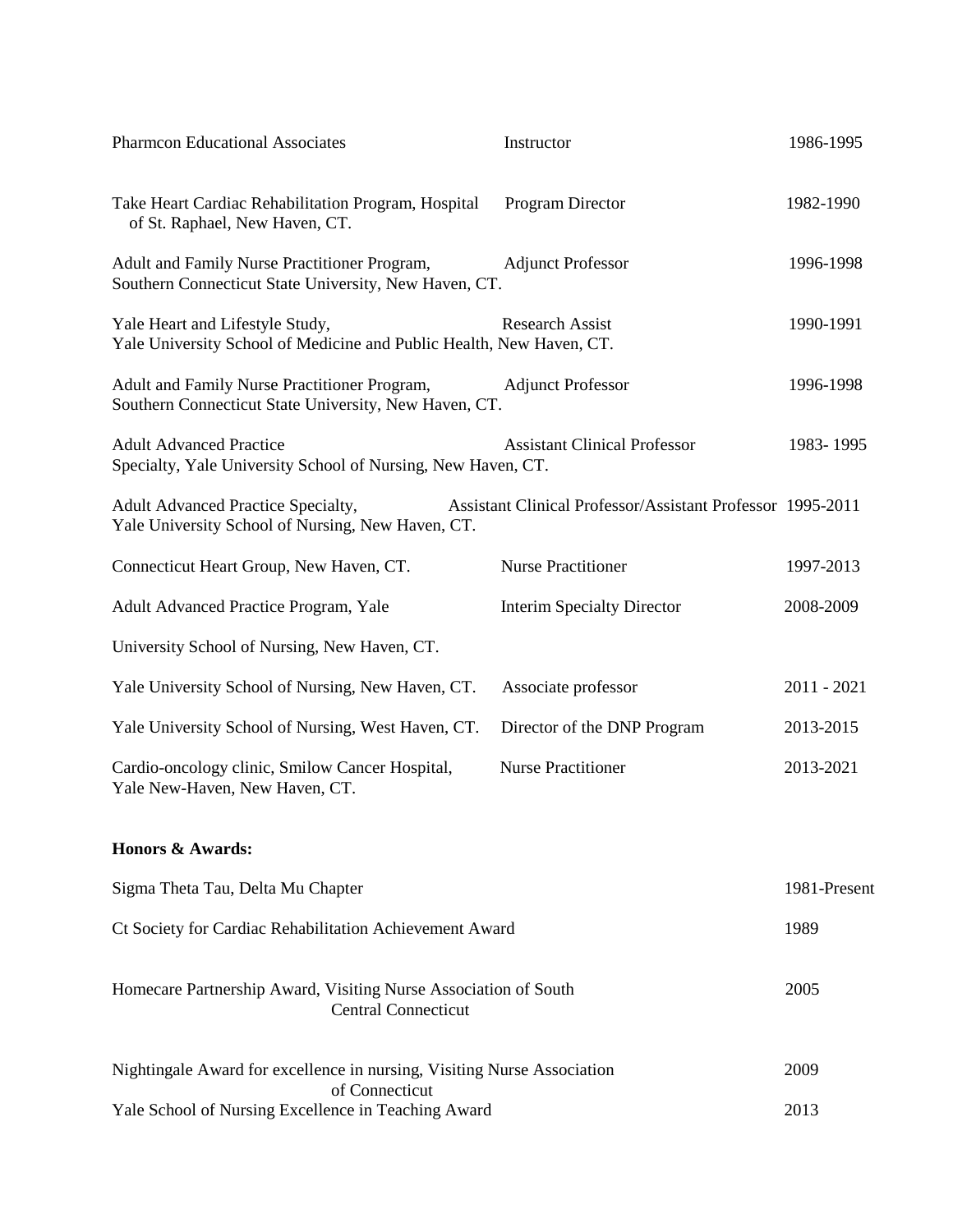CNA Diamond Jubilee Recipient of the Florence S. Wald Award for 2018 Outstanding Achievements in Innovations of Healthcare Delivery to Patient Populations.

#### **Grant History: Unfunded Research:**

Insomnia self-management in heart failure: protocol development. P30 pilot study Nancy Redeker as Principal Investigator. Henry Yaggi MD questionnaire/survey for intervention development.

- End of Life Issues for Patients with Heart Failure, poster presentation, Heart Failure Society of America 5<sup>th</sup> Scientific Meeting, Washington, DC, September 11, 2001.
- Health Care Utilization, Functional Capacity, Quality of Life and Patient Satisfaction in Elder Heart Failure Patients, co-investigator with D. Chyun, Yale University and the Connecticut Heart Group, 1997-1998.
- Determinants of Health Behavioral Change in the Cardiac Rehabilitation Population, Co-investigator with M. Hickey, Yale University, 1989.
- Cardiac Rehabilitation in the Elderly: A Waste of Time? Co-investigator with B. Cushen, Hospital of St. Raphael, New Haven CT, 1984. (Unpublished report.)
- Medical vs Surgical Treatment; for Coronary Artery Disease: How Treatment Choice Effects Compliance. Unpublished Master's Thesis, Yale University, 1982.

# **Funded Research:**

Determinants of Health Behavioral Change in a Cardiac Rehabilitation Population. Sigma Theta Tau, Delta Mu Chapter Research Grant, 1990. \$5000.00.

Coviello, J., and Chyun, D. Health care services utilization, functional status and capacity, quality of life, and patient satisfaction in the elder high-risk patient with heart failure. (Co-investigator). Funding sources: \$5000 Key Pharmaceuticals; \$3000 Merck Pharmaceuticals; \$3000 Astra Merck. December 1998

- Chyun, D., Melkus, G.D., Young, L.H., Wagner, J., Talley, S., Coviello, J., Inzucchi, S.E., Wackers, F.J.Th. Developing and disseminating a multidisciplinary intervention for asymptomatic myocardial ischemia (MIAMI). The Beatrice Renfield-Yale School of Nursing Clinical Research Initiatives Fund. \$50,000. December 1, 2003 – November 30, 2004.
- Chyun, D., Melkus, G.D., Young, L.H., Talley, S., Coviello, J., Inzucchi, S.E., Wackers, F.J.Th. Asymptomatic myocardial ischemia in type 2 diabetes. Pilot study in self and family management of vulnerable populations. \$20,000 NIH/NINR. 1P30NR0899-01 (4/04-3/09). (Pilot funds July 1, 2004 – June 30, 2005).
- Redeker, N., Andrews, L., Jacoby, Mohsenin, V., Coviello, J. Cognitive Behavioral Therapy for Insomnia in Stable Heart Failure. \$145,400 NIH/NINR 1R2/NR011387-01(participated from August 13, 2009 to June 30, 2010).

Coviello, J. Knobf, M.T., Abu-Khalaf, M. Cardiovascular risk assessment in women with early breast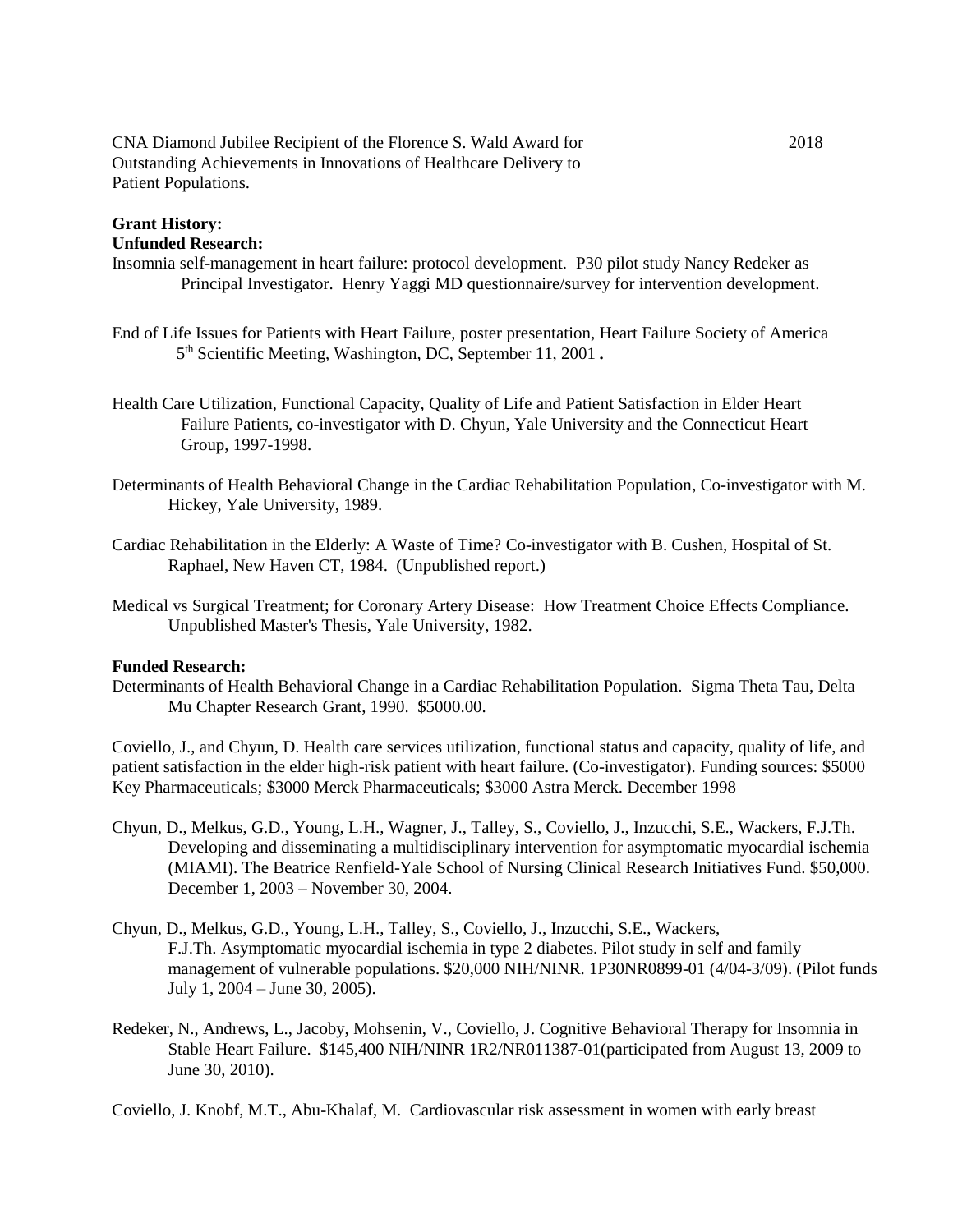cancer. \$10,096 Office of Scholarly Affairs, Yale Intermural Grant 1058101(March 1, 2010 to August 30, 2013).

#### **Publications:**

#### **Media**

Shank, J. (Dec. 1981). Public awareness to cardiac rehabilitation. *Hartford Courant*.

- Shank, J. (1988). To your good health: matters of the heart. *Business Digest of Greater New Haven*. February, 26.
- Shank-Coviello, J. (1989). A matter of the heart youths not immune to heart disease. *The New Haven Register*, August, 1.

# **Peer reviewed**

- Shank, J. (1983 Part 1, May; Part II July;). Postpericardiotomy syndrome: manifestations and nursing implications. *Cardiovascular Nursing*.
- Shank-Coviello, J., Hircz-Borges, L., Masulli, P.S. (2002). Accomplishing quality of life in end-stage heart failure. *Home Healthcare Nurse, 20*(3), 195-198.
- Shank-Coviello, J., Nystrom, K.V. (2003). Obesity and Heart Failure. *The Journal of Cardiovascular Nursing, 18*(5), 360-366.
- Shank-Coviello, J. (2004). Cardiac Assessment 101: A new look at the guidelines for cardiac homecare patients. *Home Healthcare Nurse, 22*(2), 116- 123.
- Smith, J., Shank Coviello, J. (2004). Clinical Challenges: Chemotherapy-induced cardiomyopathy. A case study. *Oncology Nursing Forum, 31*(2), 185-187.
- Chyun, D**.,** & Coviello, J. Angina. (2005. Update, 2011). In *Geriatric Nursing Research Digest*. (2nd ed). J.J. Fitzpatrick and T. Fulmer (Eds.). New York: Springer Publishing.
- Coviello, J., & Chyun, D. (2005, update 2011) Cardiovascular disease. In *Geriatric Nursing Research Digest* (2nd ed). J.J. Fitzpatrick and T. Fulmer (Eds.). New York: *Springer Publishing.*
- Chyun, D.A**.,** & Coviello, J. (2006). Assessment and management of heart disease related to complex care of older adults. AACN/HI project: Preparing nursing students to care for Older Adults: Enhancing Gerontology in Senior-level Undergraduate Courses.

Coviello, JS. (2009). Heart Failure Update. *Home Healthcare Nurse*.

Coviello, J.S., Tadel, PM. (2009). Palliative care in heart failure: a case study of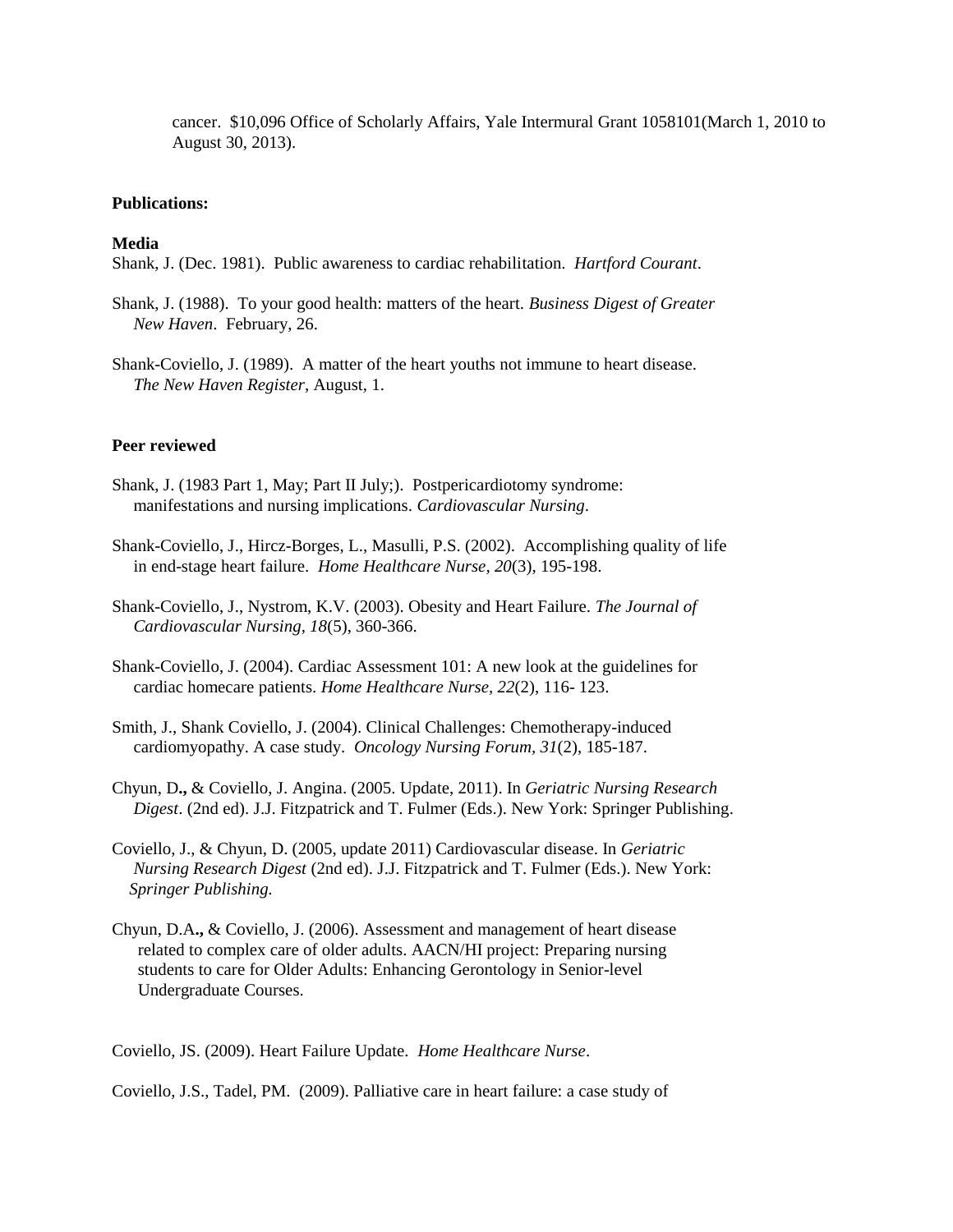collaborative practice. CE article. *Home Healthcare Nurse*, *27*(1), 12-18.

- Finn, S.E., Coviello, J.S. (2011). Myocardial infarction & sudden death in recreational master marathon runners. *Nurse Practitioner*, *36*(2), 48-53
- Knobf, T.M. & Coviello, J.S. (2011). Lifestyle interventions for cardiovascular risk reduction in women with breast cancer. *Current Cardiology Reviews*, (7) 4, 250- 257.
- Coviello, J. S. (2011). Cardiovascular risk in women with early breast cancer. Unpublished doctoral capstone. *Massachusetts Institute for Health Professionals.*
- Coviello, J.S., Knobf, M.T. & LeClergue, S. (2013). Development of metabolic syndrome in mid-life women. *Journal of Cardiovascular Nursing*., (2), 187-196.

.

- Andrews, LK., Coviello, J., Hurley, E., Rose, L., Redeker, NS. (2013)." I'd eat a bucket of nails if you told me it would help me sleep:" Perceptions of insomnia and its treatment in patients with stable heart failure. *Heart & Lung. 42(5):339-45.*
- Simprini, L.A., Coviello, J. & Russell, R. (2014). Continuing essential cancer treatment while maximizing protection of the heart. *Oncology Nursing News*, (4) 8, 47.
- Coviello, J.S. (2014). Targeted therapies and cardiac toxicities. *Seminars in Oncology Nursing*, *30*(3), 175-182.

Coviello, J.S. (2017). Onco-cardiology. AAHFN Website Resources, January 29, 2017.

Coviello, J.S. & Austin Mattison, C. (2018). Joining forces: Establishing a cardio-oncology program. *Journal of the Advanced Practitioner in Oncology.* 9(2), 222-229.

Coviello, J.S. (2018). Cardio-oncology: A subspecialty in its infancy. *Journal of the Advanced Practitioner in Oncology.* 9(2), 154-155.

Coviello, J.S. (2018). Cardiovascular and cancer risk: The role of cardio-oncology. *Journal of the Advanced Practitioner in Oncology.* 9(2),160-176.

Bernasko, N. Coviello, J. (2019). Improving provider compliance with adult inflammatory disease patient in the ambulatory setting through the use of electronic health records. *Gastroenterology Nurse*, *42*(6), 470-477.

Baker, J., Coviello, J.S., Feng, D., Sarpong, D.et al. (2020). Cardiotoxicity in hematopoietic stem cell transplant: Keeping the Beat. *Clinical Lymphoma, Myeloma & Leukemia*, 20(4), 244-251.

Davis, M. & Coviello, J.S. (2020). Development of a medication safety science curriculum for nursing students. *Nurse Educator*, *45*(5), 273-276.

Hunt, S. Coviello, J. (2021). An educational module to improve pre-hospital stroke assessment: Stroke mimics and the field assessment stroke triage for emergency destination (FAST-ED) scale. *Manuscript* submitted for publication and in revision.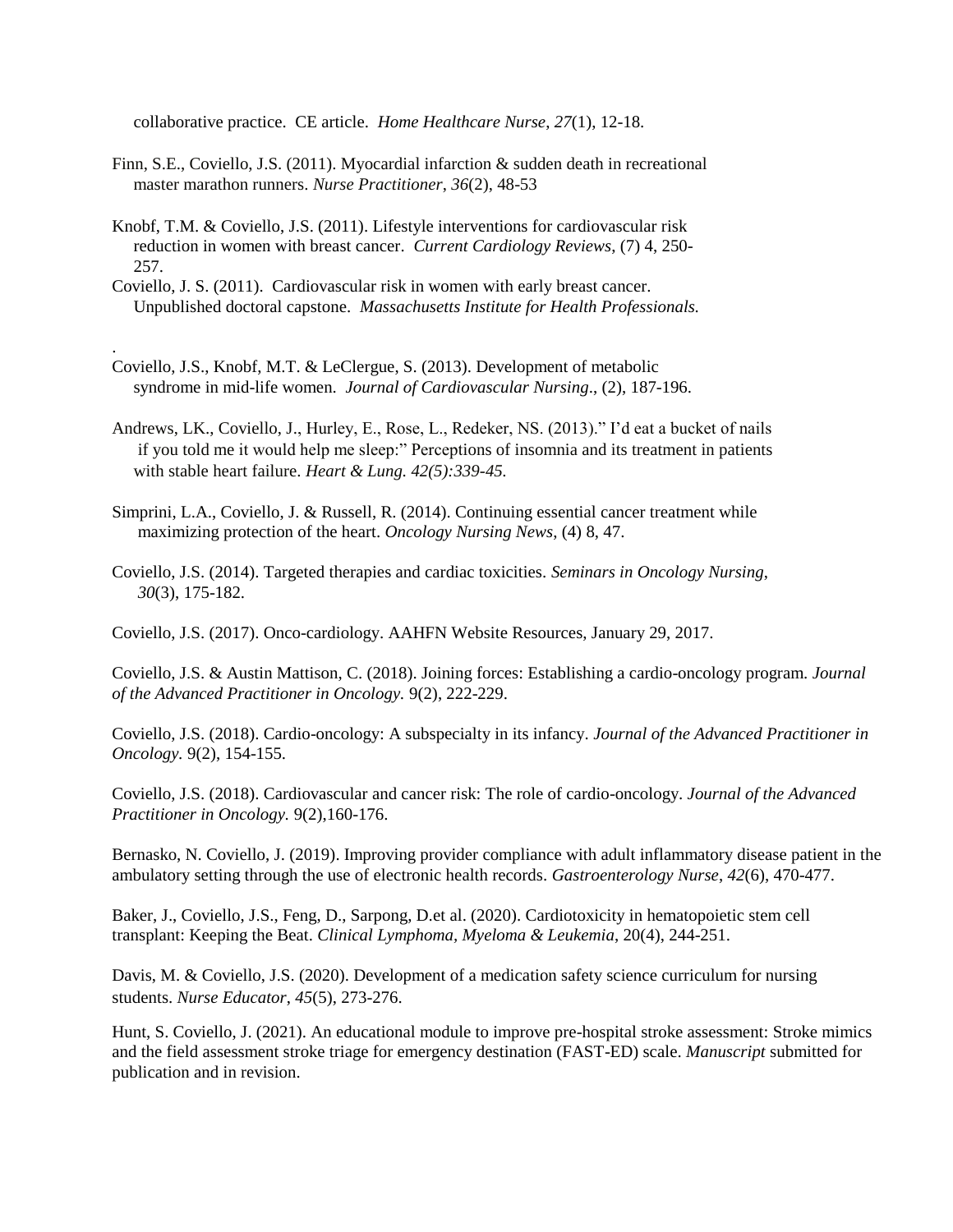Iturriaga, E., Coviello, J., Funk, M.., McCauley, K. (2021). Medication access using an evidence-based adaptive transitional care guidance tool for released older inmates. *Journal of Correctional Healthcare*. August 5 doi:10.1089/jchc.19.03.0019.

Coviello, J. & Palmer-Hoffman, J. (2021). Cardiovascular Disease and Breast Cancer: Overlapping Risks Intensified by Cancer Treatment - Submitted to *Journal of the American Academy of Nursing Practitioners* (in revision)

### **Publications- Non-Peer reviewed**

- Shank-Coviello, J. (1992). Book Review. *Dimensions of Critical Care Nursing, 11*(3), 179.
- Shank-Coviello, J. (1989). *TAKEHEART...a new beginning*. *Hospital of St. Raphael. (Teaching manual).*

Shank-Coviello, J., Kimmelstiel, C. (2002). *Affecting the CAD life cycle: Getting patients with systolic blood pressure to goal*. Canary, A. (ed.). Advanced Practice Foundation and University of N. Texas Health Science Center at Fort Worth.

Coviello, J.S. (2018). The diagnosis of heart failure. *Connections, AAHFN Newsletter*, 55 Spring, 7-9.

Kuhnly, N. & Coviello, J.S. (2022). Immune Checkpoint Inhibitor Related Myocarditis/Myopericarditis: Recognition, Surveillance and Management, *Oncology Nurse*, pending.

#### **Books**

.

- Shank, J. (1986). In patient education for cardiac rehabilitation patients. In R. Cantu (Ed.), *Exercise for the Healthy Adult*. New York: Macmillan Company.
- Coviello, J., & Chyun, D**. (**2007). Fluid overload: identifying and managing heart failure patients at risk for readmission. In *Geriatric Nursing Protocols for Practice* (2nd ed.). D. Zwicker (Ed.). New York: *Springer Publishing*.
- Coviello, J.S. & Knobf, M.T. (2013). Screening, monitoring, and management of cardiovascular risk factors in cancer survivors. Chapter in *Cardiac Complications of Cancer Therapy*. *Oncology Nursing Society*, Pittsburgh, PA
- Coviello, J.S. (2014). Normal heart sounds. In J. Coviello (Ed), *Auscultation Skills, Breath Sound & Heart Sounds* (5th edition). Philadelphia, Pa: Wolters Kluwer.
- Coviello, J.S. (2016) Obtaining a rhythm strip. J. Coviello (Ed.), *ECG Interpretation Made Incredibly Easy* Philadelphia, PA: Wolters Kluwer*.*
- Coviello, J.S. (Ed.), (2016) *ECG Interpretation Made Incredibly Easy*. Philadelphia, PA.: Wolters Kluwer.

Coviello, J. (editor) 2019. *Health Promotion & Disease Prevention in Clinical Practice*. New York. Wolters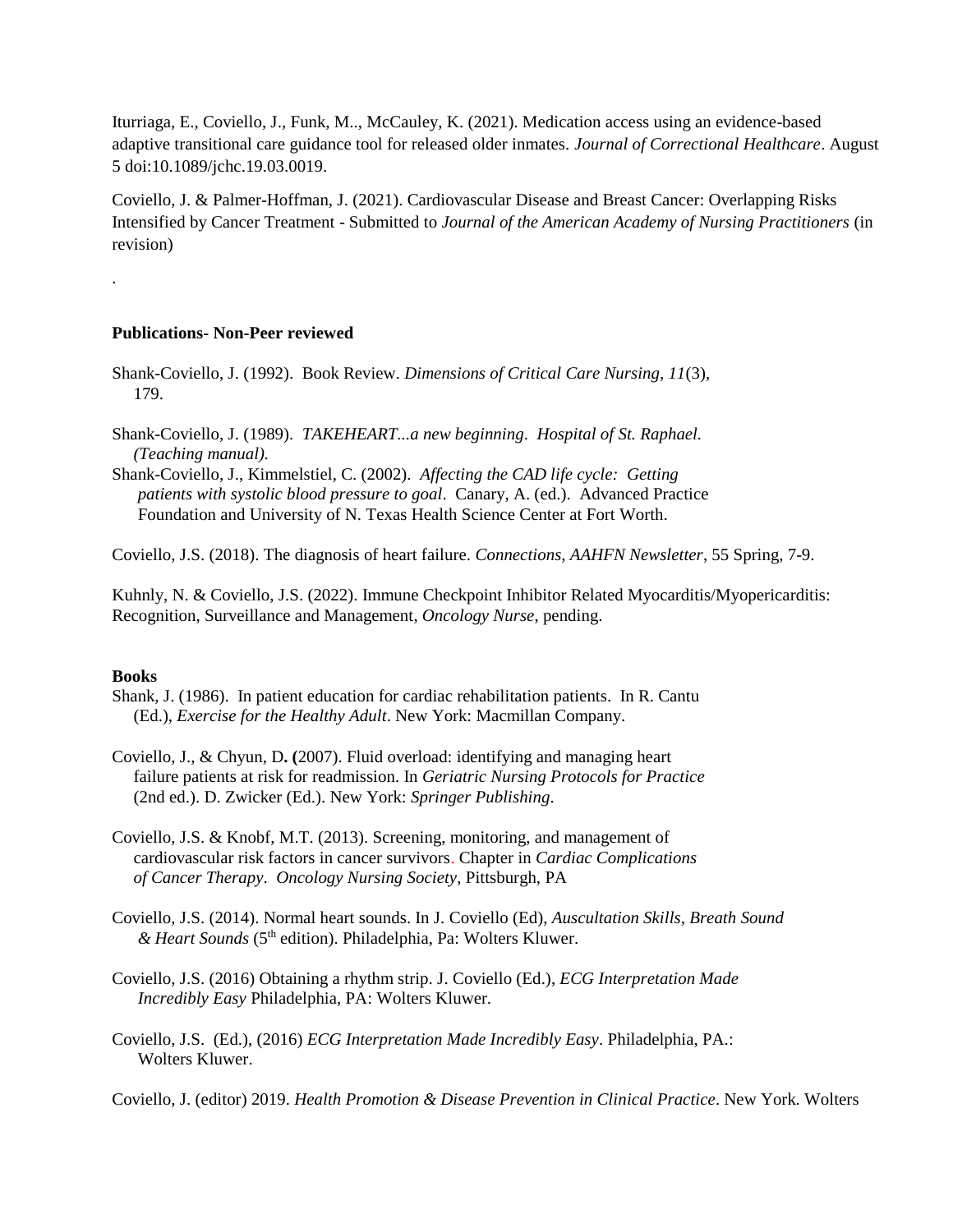Kluwer

Coviello, J. (2019). Introduction. In J. Coviello (Ed.). *Health Promotion and Disease Prevention in Clinical Practice.* New York, Wolters Kluwer.

Coviello, J. (editor) 2020. *Promocion de la salud y prevencion de la enfermedad. En la practica clinica*. New York, Wolter Kluwer

# **Presentations:**

- "Treatment of the Cardiac Patient Within the Industrial Setting," Connecticut Occupational Health Nurses Association Annual Conference, United Technologies Research Center, East Hartford, CT., May 1980.
- "Pulmonary Function Testing in Occupational Medicine," Connecticut Occupational Health Nurses Association Teaching Symposium, United Technologies Research Center, East Hartford, CT., May, 1980.
- "Postpericardiotomy Syndrome- Manifestations and Nursing Implications," Meriden Wallingford Hospital, Meriden, CT., June, 1981.
- "Electrolyte Disturbances Leading to Changes in the Cardiac Cycle," Meriden Wallingford Hospital, Meriden, CT., June, 1981.
- "Exercise Progression and the Cardiac Surgical Patient," Hospital of St. Raphael, New Haven, CT., January, 1984
- "Code Gray-Ethical Dilemma in Nursing." Shiloah, Inc., New Haven, CT., April, 1984.
- "Nursing's Multiple Roles," Nurse Day Celebration, Hospital of St. Raphael, New Haven, CT., July, 1984.
- "Cardiac Rehabilitation-Cardiac Nursing A State of the Art," Park Plaza, New Haven, CT., September, 1984.
- "Medical vs. Surgical Treatment for Coronary Artery Disease: How Treatment Choice Affects Compliance in a Cardiac Rehabilitation Program," CSCR and AHA; Affiliate Symposium, Lord Cromwell Treadway, Cromwell, CT., October, 1984.

"Formation of the Connecticut Society for Cardiac Rehabilitation," Panel discussion, New England Chapter, American Academy of Sports Medicine, Sheraton Inn, Boxborough, MA., October, 1985.

"Interdisciplinary Approaches to Cardiac Rehabilitation," Panel discussion, New England Chapter, American College of Sports Medicine, Sheraton Inn, Boxborough, MA., November, 1986.

- "Inpatient Education for Cardiac Rehabilitation Patients," New England Chapter, American College of Sports Medicine, Sheraton Inn, Boxborough, MA., November, 1986.
- "Cardiac Rehabilitation for the Elderly Patient," New England Chapter, American College of Sports Medicine, Sheraton Inn, Boxborough, MA., November, 1986.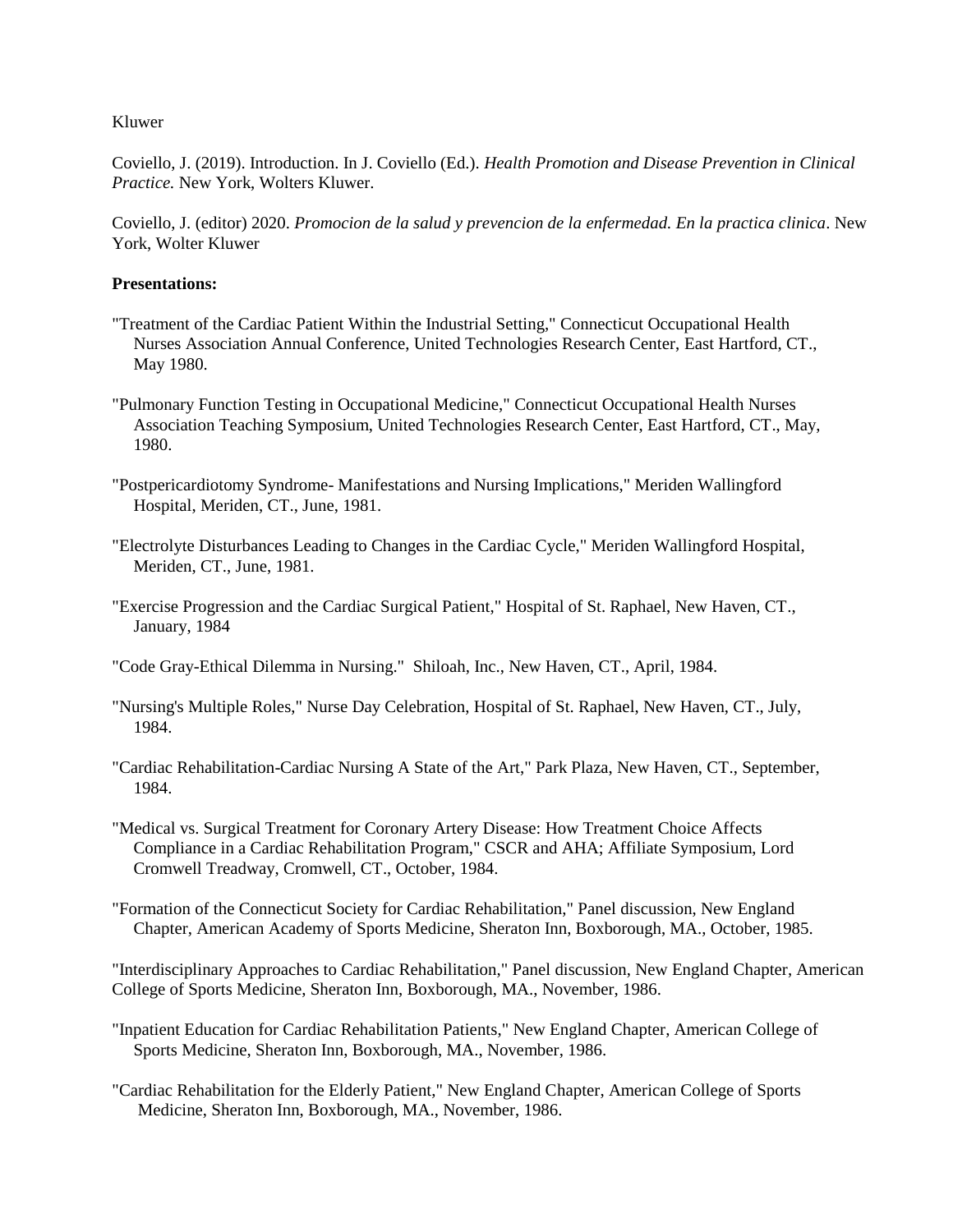- "Patient Compliance to Medical Treatment," Medical Rounds, Hospital of St. Raphael, December, 1986.
- "Medical vs. Surgical Treatment of the Cardiac Patient," American Heart Association, Meriden, CT., 1986.
- "Health as a Family Affair," St. Stanislaus Church Family Breakfast, New Haven, CT., 1986.
- "Behavioral Aspects of Cardiac Rehabilitation," New England Chapter, American College of Sports Medicine, Sheraton Lincoln Inn, Worcester, MA., November, 1987.
- "Relationship Between Depression and Compliance in the Older Rehabilitation Patient," CSCR and AHA Symposium, Sheraton Hotel, Waterbury, CT., 1988.
- "Women's Role in Their Own Health Care," Connecticut Secretary Meeting, App's Restaurant, West Haven, CT., 1988.
- "Management of High Blood Pressure at Home," Senior Services Care Card Meeting, Hospital of St. Raphael, New Haven, CT., 1989.
- "Women's Role in Their Own Health Care," The Guilford Newcomers, Guilford, CT., 1989.
- "Models of Advanced Practice," Empowering the Nurse as a Practitioner, Yale Alumnae/i Weekend, June, 1990.
- "Dimensions and Confounds of Chest pain," and "Auscultory Features of Common Cardiac Lesions," Heartaches: A Cardiology Update for Nurse Practitioners, Gladview, Old Saybrook, CT, CNPGI Conference, May, 1991.
- "The Role of the Advanced Practice Nurse in Heart Failure," Connecticut Society for Cardiac Rehabilitation Regional Conference, Connecticut Hospital Association, Wallingford, CT, October, 12, 2001.
- "Identifying and Managing Heart Failure Patients at Risk for Readmission: Strategies for Change, " Heart Failure Society of America 5<sup>th</sup> Scientific Meeting, Washington, DC, September 11, 2001.
- "Cardiovascular Risk Assessment in Women: Focus on Global Risk Across the Age Continuum," Nurse- Midwifery Grand Rounds, Yale School of Nursing, April 29, 2002.
- "Addressing Global Risk in the Patient with Peripheral Vascular Disease", Connecticut Vascular Nurse Association, Windam Hospital, Windam, Ct., October, 2002.
- "Addressing Global Risk in the Psychiatric Population", Connecticut Mental Health Center, Nursing Grand Rounds, February, 2003.
- "Management of the Heart Failure Patient in the Community", Hospital of St. Raphael, New Haven, Ct. Cardiac Lecture Series sponsored by the Cardiac Institute., March 2003.
- "The New Prevention Guidelines for the Assessment and the Management of Those Patients with Heart Failure", Fairfield County Nurse Practitioner Group, April, 2003.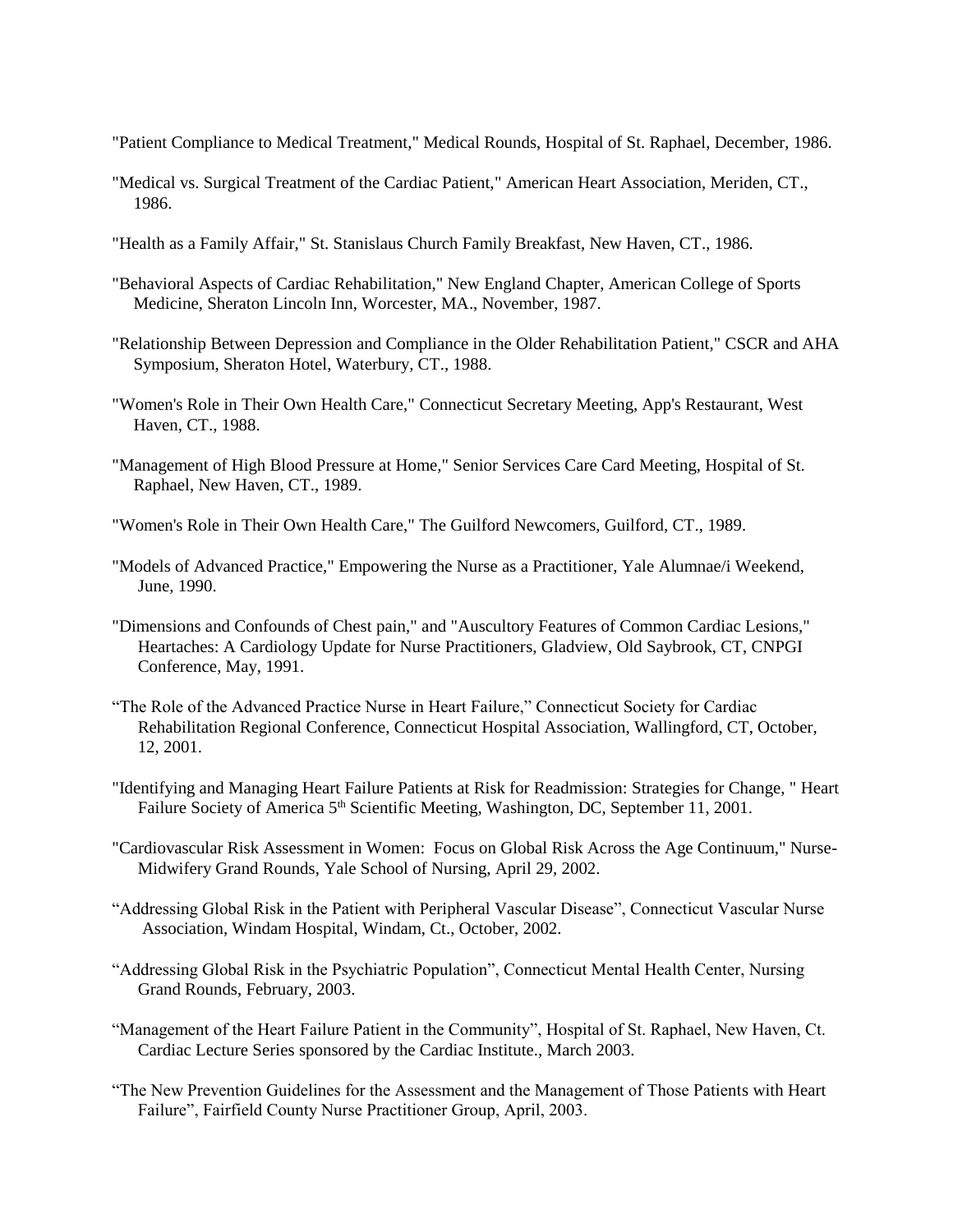- "Assessment and Management of Health Risks: Addressing Global Risk", American Psychiatric Nurses Association Conference: Clinical Psychopharmacology Institute, Cambridge, Mass., June, 2003.
- "Hypertension and Heart Failure: A look at the New Standards", Current Issues in Primary Care: The Connecticut Nurse Practitioner Group, Inc., Regional Conference, Cromwell, Ct., October, 2003.
- "Collaborative Practice: Promises and Pitfalls," respondent to Julie Fairman, Ph.D., RN at the Yale University School of Nursing's Fourth Annual Collaborative Practice Symposium. Yale University School of Nursing, February 26, 2004.
- "Obesity in Heart Failure: A Clinical Dilemma" American Heart Association Scientific Session, New Orleans, Louisiana, November 10, 2004.
- Development of a Multidisciplinary Intervention for Asymptomatic Myocardial Ischemia in Type 2 Diabetes. (Poster presentation) (Chyun, D. A., Langerman, S., Coviello, J., Insabella, G., Talley, S., Wagner, J., & Melkus, G.) 17<sup>th</sup> Annual Scientific Sessions of the Eastern Nursing Research Society. New York, NY, April 8, 2005.
- Heart Failure Assessment and Management Geriatric Healthcare: Clinical Update. Topic Presented at the Bridgeport Holiday Inn, Bridgeport, CT., September 22, 2005.
- American Heart Association Scientific Sessions Managing Body Weight in Heart Failure: Obesity. Topic Presented in Dallas, TX, November 2005.
- Visiting Nurse Association of Guilford, CT. A Series of Case Reviews and Standard of Practice in Patients with Heart Failure Residing in the Community, February 16<sup>th</sup>, May 18<sup>th</sup>, 2006.
- Yale Health Plan's Annual Women's Health Program- Heart Disease Prevention in Women, Woolsey Hall at Yale University, New Haven, C., October 25, 2006.
- VNAA.org WEB-based video lecture-Pathophysiology and Management of Heart Failure, as seen on the VNAA.org Chronic Care Clearinghouse.org, Boston, Massachusetts, August, 2007.
- Visiting Nurse Association of South Central Connecticut, Hamden Ct-A series of Case reviews and Standard of Practice in Patients with Heart Failure Residing in the Community, Feb 20<sup>th</sup>, March 24<sup>th</sup>, 2008
- Creation of the Visiting Nurse of America Association, Washington, DC (VNAA) Chronic Care Clearinghouse of Best practices: Heart Failure A Web-based Resource on Heart Failure for Homecare Nurses (Poster Presentation) (Jessica Shank Coviello.) America Association of Heart Failure Nurses Conference, Boston, Massachusetts, June 27, 2008.
- Creation of the Visiting Nurse of America Association, Washington, DC (VNAA) Chronic Care Clearinghouse of Best practices: Heart Failure A Web-based Resource on Heart Failure for Homecare Nurses (Poster Presentation) (Jessica Shank Coviello) Canadian Association of Advanced Practice Nurses International Conference, Toronto, Canada. September 2008.

How to organize and deliver homecare services for patients with heart failure. (panel moderator).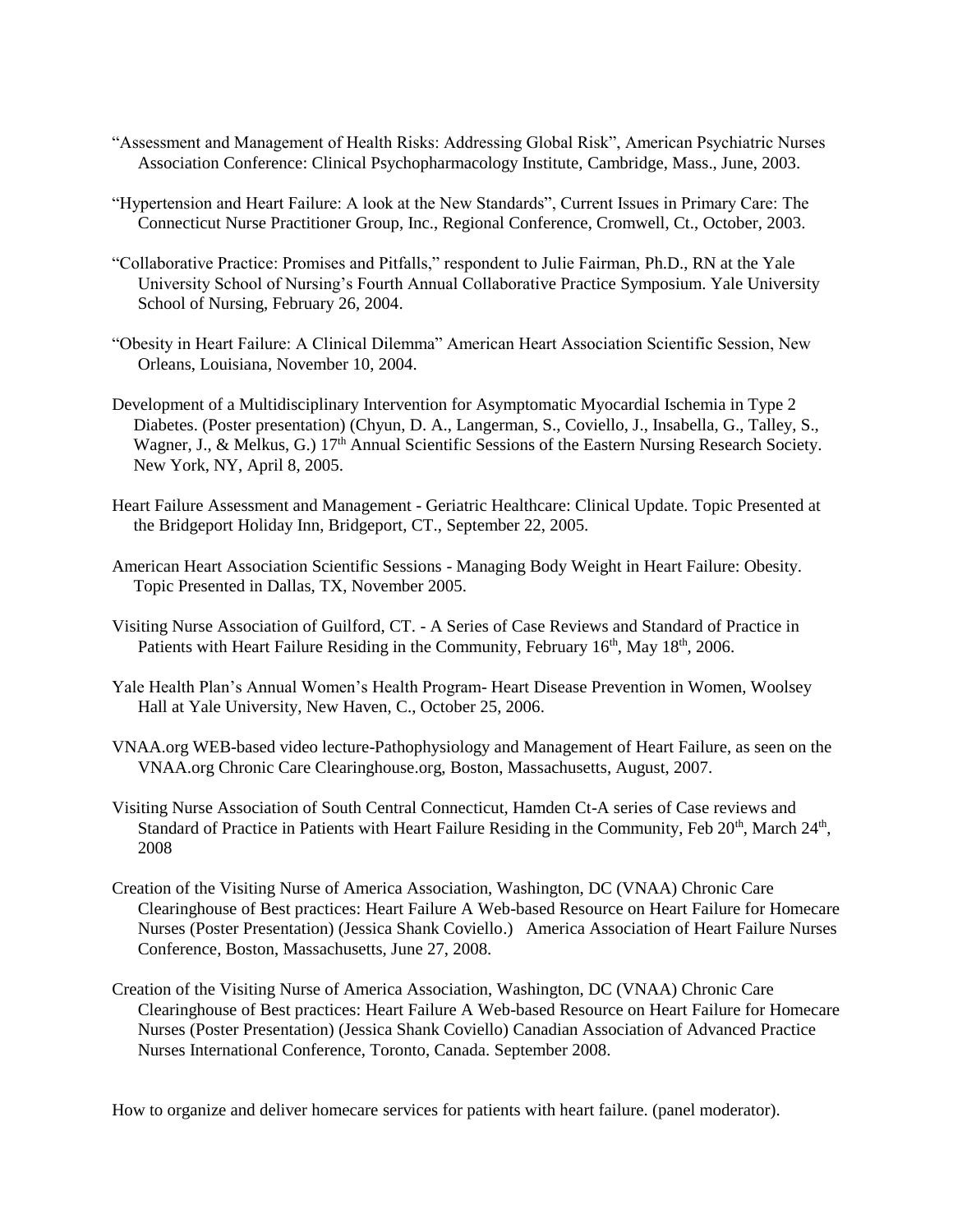November 12, 2008 American heart Association Scientific Sessions, New Orleans, Louisiana.

- Perceptions & Self-Management of Insomnia in People with Stable Heart Failure. 2010. State of the Science Congress on Nursing Research, September, 23, 2010.
- Perceptions & Self-Management of Insomnia in People with Stable Heart Failure (poster presentation). Eastern Nursing Research Society, March 25, 2010.
- Cardiovascular Risk in Women with Early Breast Cancer. Capstone presentation. Massachusetts Institute for Health Professionals, April 24, 2011.
- A Cardio-Oncology Approach to Patients Treated with Cardiotoxic Therapy. 10<sup>th</sup> Annual Oncology Symposium, Yale-New Haven Hospital, Smilow Cancer Center, September 24, 2011.
- Cardio-oncology Past, Present and Future. Department of Cardiology in Internal Medicine Multidisciplinary Rounds. Dana Conference Room, September 19, 2013.
- The DNP Hybrid Program: Use of ADOBE CONNECT During Snowstorm Nemo Distance Learning Committee. November, 2013
- Cardio-oncology. What is the link? Cardiovascular Nursing Symposium. American Heart Association Scientific Sessions, Orlando Florida, November 11, 2015.
- Shedding the Light on Cancer Treatment and Heart Failure: Illustrating the Link through case studies. American Association of Heart Failure Nurses Annual Conference, Scottsdale Arizona, June 22, 2016.
- Cardiovascular Magnetic Resonance Imaging Affects Cardiac Imaging Utilization in a Cardio-Oncology Clinical Practice. Global Cardio-Oncology Summit, Tampa FL. 2018

#### *Journal of Advanced Practice Oncology-online webinars*

March 2020 thru March 2021- monthly series -Cardio-oncology Series- Program Director On-line presentations and webinar -Monitoring and managing strategies for HER-2 targeted therapy-associated cardio-toxicity -HER-2 targeted therapies: cardiotoxicity incidence -Cardiovascular and Cancer Risk: The role of cardio-oncology -Cardio-oncology basics Cardio-oncology standards of care CV evaluation of patients before and during cancer therapy Cancer treatment-related cardiotoxicity Class categories- immune checkpoint inhibitors Kinase inhibitors HER2-targeted therapies Novel immunotherapies

CT/MRI: Critical Role in the Accurate Assessment of COVID 19. 9<sup>th</sup> Annual Interventional Cardiology Conference (virtual), Yale New Haven Hospital, New Haven, Ct. November, 2020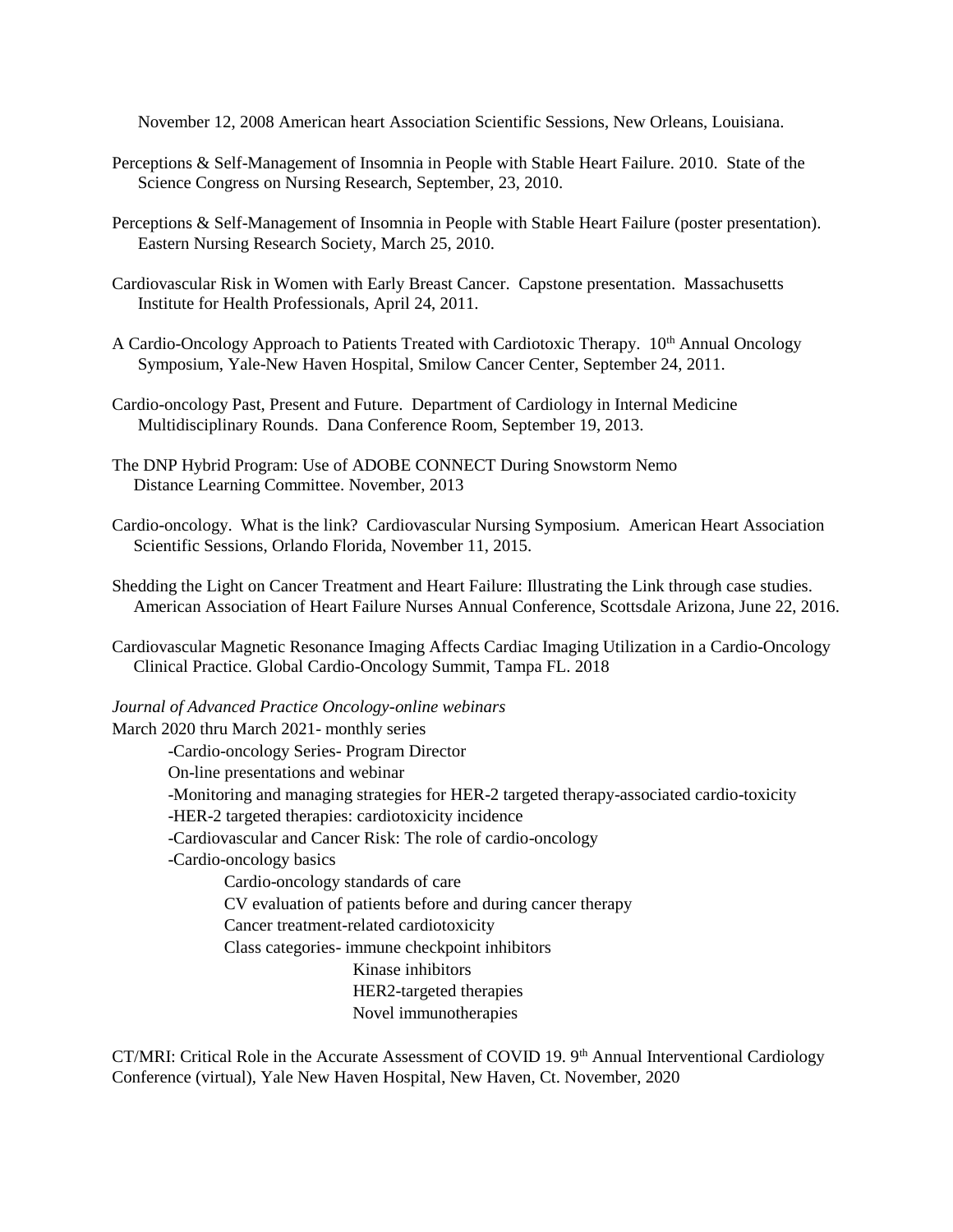# **Consultations:**

Consultant to Interim Health Care Services, April 1994.

Consultant to Gaylord Hospital in Wallingford, CT, May 1993-July 1993.

Consultant to Wingate, Risotti and Shapiro, LLP. March 2004.

Consultant to Shands Teaching Hospital and Clinics, Gainesville, Florida, April 2004.

Consultant to Gurney & Handley, P.A., Orlando, Florida, April 2004.

Consultant Wingate and Rissotti, New York, New York, May 2005.

Consultant to Guilford VNA, Guilford, CT May 2005-2006.

Content Reviewer for *Compendium of treatment of end-stage non-cancer diagnoses*: *Heart Failure*, Dena Jean Sutermaster, editor HPNA (Hospital and Palliative Nurses Association), July 2005.

Consultant to Wingate and Rissotti, New York, New York, September 2005.

- Consultant to Cooney, Mattson, Lance, Blackburn, Richards, & O'Connor, PA. Orlando, FL Case Review, August 2006, 2007.
- Consultant to Visiting Nurses Association of America, Boston, Mass. for designing a web-based best practices clearinghouse for heart failure patients residing in the community, 2007.
- Consultation to Visiting Nurses Association of America, Washington, DC for design of web site based best practices for clearinghouse for patients with angina, 2009.

Consultant to Sidley Austin, Chicago Illinois, August, 2009.

#### **Manuscript Reviewer**

*Heart & Lung*

*Journal of Cardiovascular Nursing*

*Policy, Politics, & Nursing Practice*

# **Community Service:**

Medical student and graduate nursing student orientation for work in Project Hope, a volunteer 1994-95 primary care provider student organization providing services to New Haven Shelters and clinics.

Work with the Durham School Board (\*District 13) committee regarding teaching cultural 1996 diversity and tolerance in the schools.

Provided supervision at St James and St Paul Saturday morning clinic. 2008-2010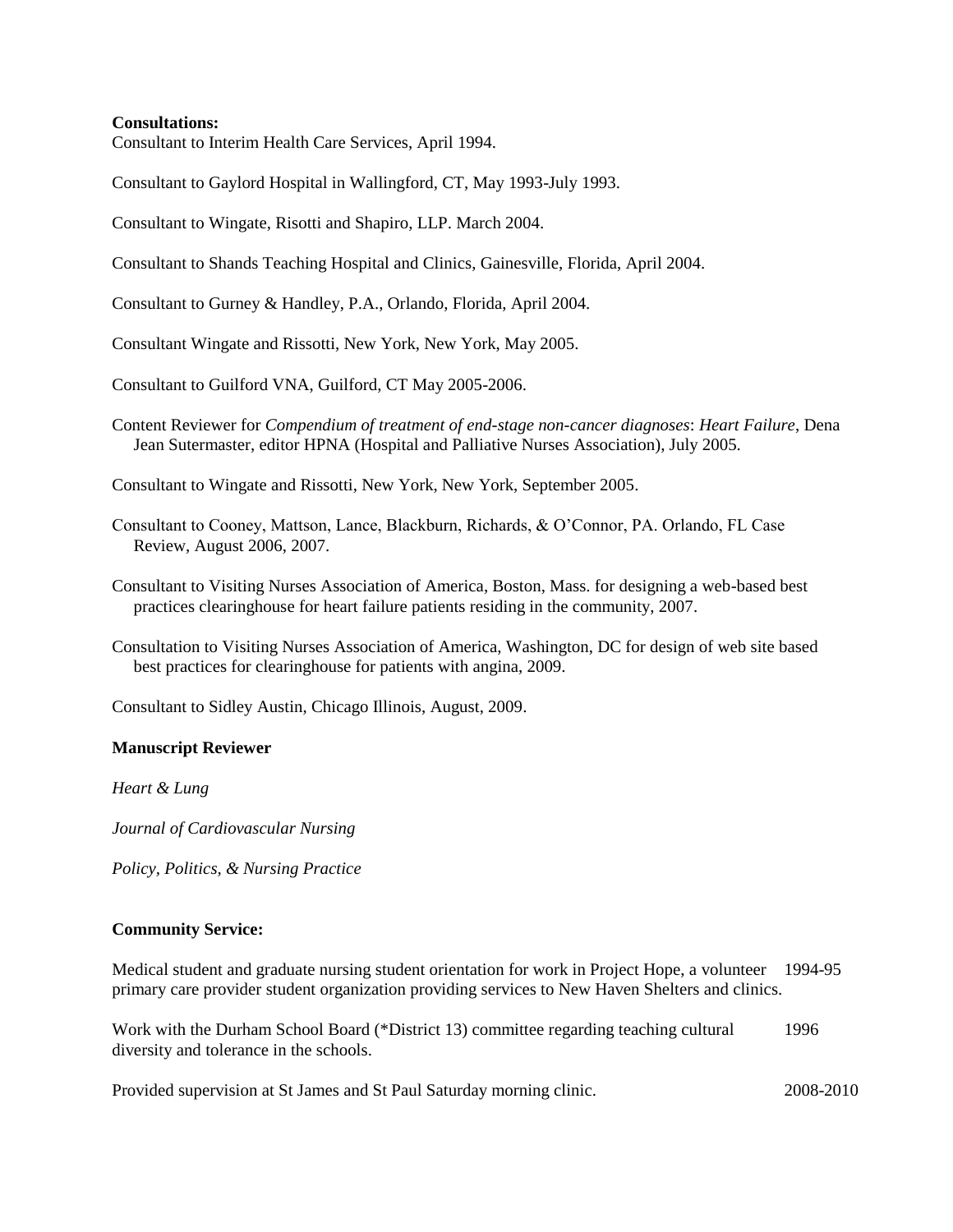# **Professional Service/ Member in Professional Organizations/ Board Memberships**

| Sigma Theta Tau, Delta Mu Chapter, New Haven, CT,                                                                                                                           | 1981-present                                                  |
|-----------------------------------------------------------------------------------------------------------------------------------------------------------------------------|---------------------------------------------------------------|
| American Heart Association, South Central Chapter, New Haven, CT,                                                                                                           | 1981-1988                                                     |
| Connecticut Society for Cardiac Rehabilitation, offices held:<br>Vice President,<br>President,<br>Treasurer,<br>Executive Council Committee,<br>Chairperson for Membership. | 1982-1984<br>1984-1986<br>1986-1988<br>1982-1998<br>1984-1988 |
| Connecticut Society for Cardiac Rehabilitation,                                                                                                                             | 1982-2011                                                     |
| American Heart Association, National Committee on Cardiovascular Nursing,                                                                                                   | 1986-2021                                                     |
| American Heart Association, National Committee on Hypertension Research,                                                                                                    | 1986- present                                                 |
| American Heart Association, Board of Directors, New Haven, CT,                                                                                                              | 1988-1990                                                     |
| <b>Connecticut Nurse Practitioners Group</b>                                                                                                                                | 1993- present                                                 |
| <b>American Nurses Association</b>                                                                                                                                          | 1993- present                                                 |
| <b>Connecticut Nurses Association</b>                                                                                                                                       | 1993-1998                                                     |
| Visiting Nurses Association of America, Boston, Mass., Expert Panel to develop a best<br>practice clearinghouse for Chronic Disease                                         | 2007                                                          |
| American Association of Heart Failure Nurses                                                                                                                                | 2007 to present                                               |
| American Association of Heart Failure Nurses publication committee                                                                                                          | 2008 to 2012                                                  |
| American Association of Heart Failure Nurses patient education committee                                                                                                    | 2015-2018                                                     |
| Preventative Cardiovascular Nurses Association- DNP Task Force                                                                                                              | 2015                                                          |
| <b>University Activities</b>                                                                                                                                                |                                                               |

Yale University

| Yale School of Nursing                           |  |
|--------------------------------------------------|--|
| Member, Curriculum Committee,                    |  |
| Member, Admissions Committee.                    |  |
| $(co-chair, 2006, 2007$ : chair $2008/09, 09/10$ |  |
|                                                  |  |

1996-1999, 2010-2021 1999-2021